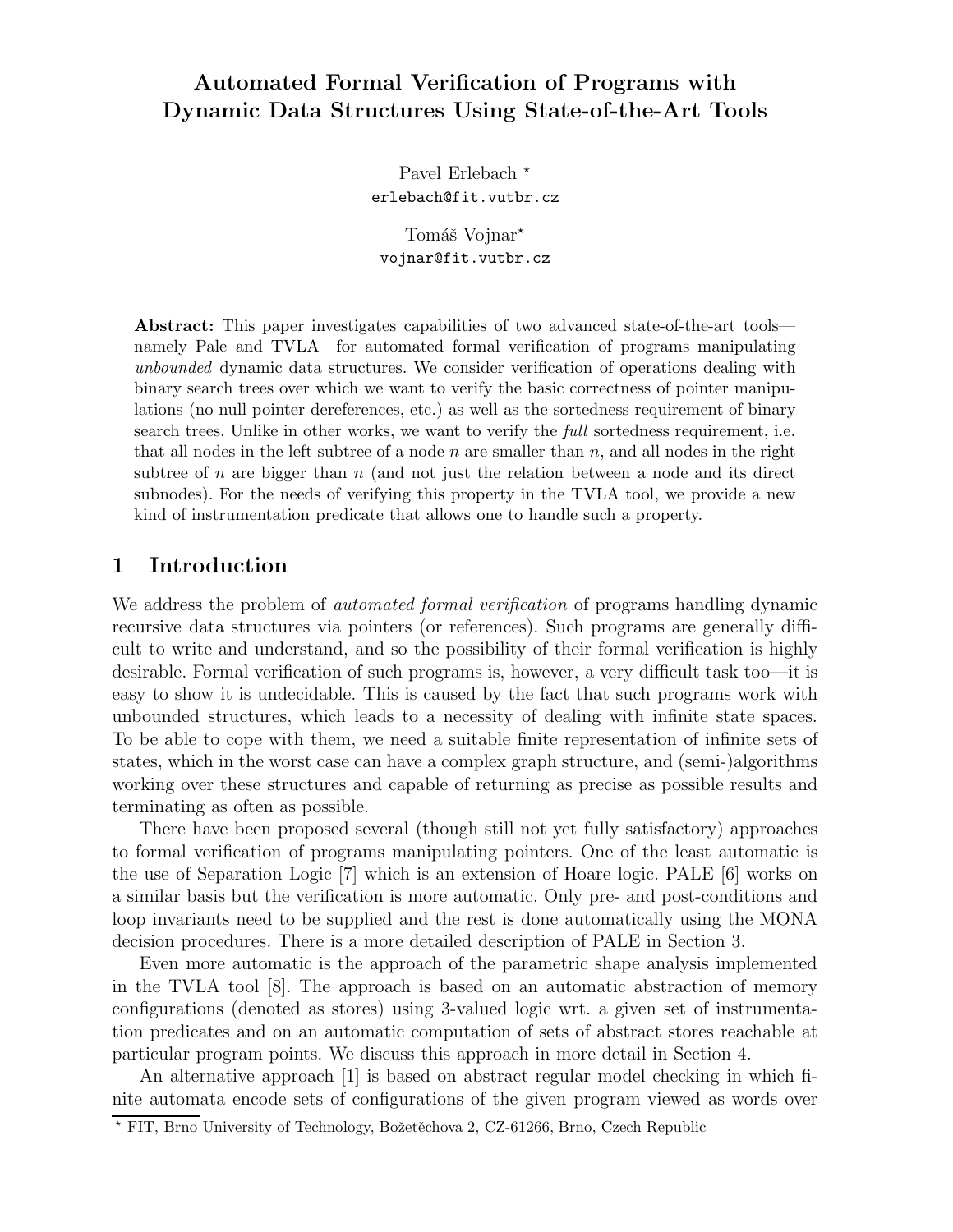a suitable alphabet and finite transducers are used to implement the particular program statements. Via a repeated application of the transducers accelerated by abstraction over automata, overapproximations of sets of configurations reachable at particular program points are obtained fully automatically. Unlike TVLA and PALE, the approach is currently usable for dealing with linear (or linearisable) data structures only though its generalizations are in development.

Representations of linked memory structures based (at least partially) on automata are used in  $[4, 3, 9, 2]$  too. In  $[3, 9]$ , the special problem of may-alias analysis is primarily considered, and automata are combined with various classes of constraint systems. In [2], an alias logic with a Hoare-like proof systems is introduced. In [10], the automata part of the encoding is dropped and a semantic model of the execution of a program is used in which every allocated object is identified by a timestamp representing the state of the program at the instant of the object creation. Relations of the timestamps and various program variables are then encoded via automatically derived constraints.

In this paper, we concentrate on the approaches of PALE and TVLA for which a solid tool support is available, which handle even non-linear structures, and are capable of verifying both basic pointer-related properties (no memory leakage, no work with uninitialized pointers, etc.) as well as more complex properties of the considered data structures (e.g., sortedness). To compare these approaches, we choose working with the non-linear structure of binary search trees and we want to verify the basic consistency of pointer manipulation over them as well as—unlike in other works—their *full* sortedness requirement, i.e. that all nodes in the left subtree of a node *n* are smaller than *n*, and all nodes in the right subtree of *n* are bigger than *n* (and not just the relation between a node and its direct subnodes). To be able to verify the full sortedness property in the TVLA tool, we then provide a new kind of instrumentation predicate that allows one to handle such a property.

The paper is organized as follows. In Section 2, we briefly recall some of the code for dealing with binary search trees. In Sections 3 and 4, we discuss verification of the code in PALE and TVLA. We discuss the results and our future plans in Section 5.

### **2 Binary search trees**

Binary search tree is a binary tree in which each node has a *key*, which is unique. For every node  $n$ , all keys in the left (or right) subtree are smaller (or greater) than key of *n*, respectively. The basic operations include SearchBST, InsertBST, and DeleteBST. The sortedness of the tree is supposed to hold before and after executing each of these procedures. InsertBST inserts a new node to a tree or does nothing when a node with the same key is found. DeleteBST deletes a given node from a tree. This operation is the most complicated since deleting a non-leaf node causes *rotations* of adjacent nodes. SearchBST searches a given node in the tree in a logarithmic time (wrt. the number of nodes).

In this paper, we concentrate mostly on the verification of the InsertBST procedure. To recall the way it may be implemented, here is the code of this procedure:

```
Tree { Tree *left;
       Tree *right;
       data d;
};
```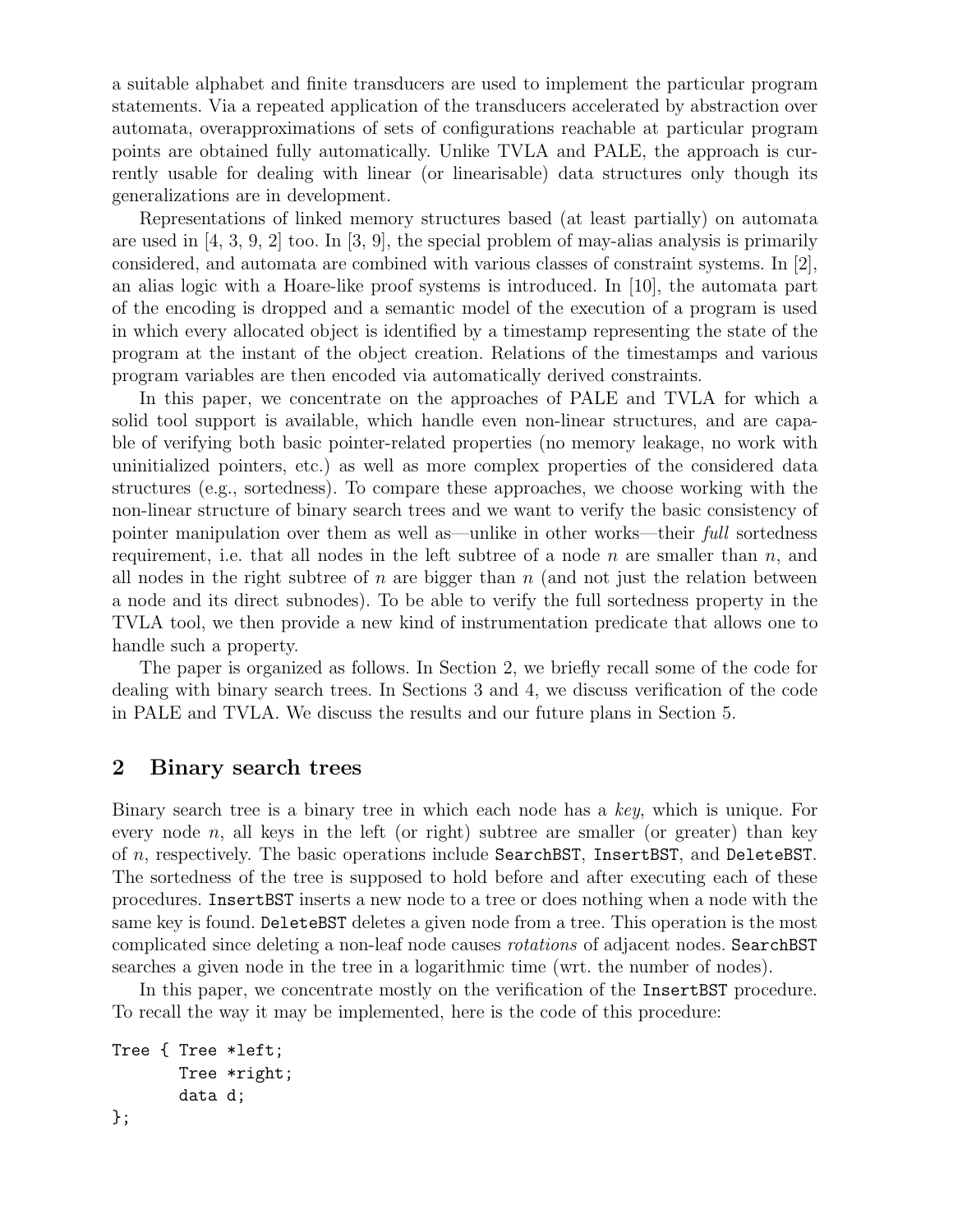```
InsertBST(Tree *x, Tree *y) {
     Tree *z, *t;
     z = x;while (z \neq 0 NULL) {
          t = z;if (z-\lambda d == y-\lambda d) exit;
          if (z-\lambda y - \lambda) z = z-\lambdaleft;
          else z = z->right;
     }
     if (t-\lambda d > y-\lambda d) t-\lambda eft = y;
     else t->right = y;
}
```
## **3 Verification in PALE**

Pointer Assertion Logic is a notation for expressing pre- and post-conditions of procedures, loop invariants, and other assertions in Weak Monadic Second-order Logic of Graph Types [6]. These annotations are appended to the code of the verified program, and PALE (the Pointer Assertion Logic Engine) analyses it and reports null-pointer dereferences, memory leaks, and violations of assertions and graph type errors. Validity of conditions and other formulae is checked by the MONA tool which can provide explicit counterexamples to invalid formulae.

To make the verification decidable, the technique requires explicit loop and function call invariants to be provided manually, which is a significant disadvantage of PALE compared to TVLA. On the other hand, thanks to the provided information, every statement of the program is analyzed only once, so the verification time is relatively short.

We present here a more abstract and simpler version of the verification—we check whether the new node is inserted properly into the tree regardless of whether it is initially sorted or not. Then, in the PALE notation, the node of the tree may be defined as follows:

```
type Node = { data left, right:Node;bool le; }
```
It has a left and right child and an attribute describing the relation of its key to the key of the new node being inserted into the tree—if *le* is true for the node, then this node is less than or equal to the new node).

Now, we write a precondition that describes the initial state of the variables and the memory such that we have a tree pointed to by *x* and a new node not reachable from *x* that is pointed to by *y*. (Below, we denote the node pointed to by a pointer *x* as **x**.)

```
[x! = null \& y! = null \& y. left = null \& y. right = null \& i <(left+right)*y]
```
We add a postcondition which describes the desired property that we want to verify, i.e. that **y** is reachable from the root and was inserted properly. The latter means that all its parents are greater (or less) than **y** if **y** is reachable from the left (or right) child of that parent, respectively.

[x<(left+right)\*>y & allpos t of Node: t<(left+right)\*>y => ((t.left<(left+right)\*>y => t.ge) & (t.right<(left+right)\*>y => !t.ge))]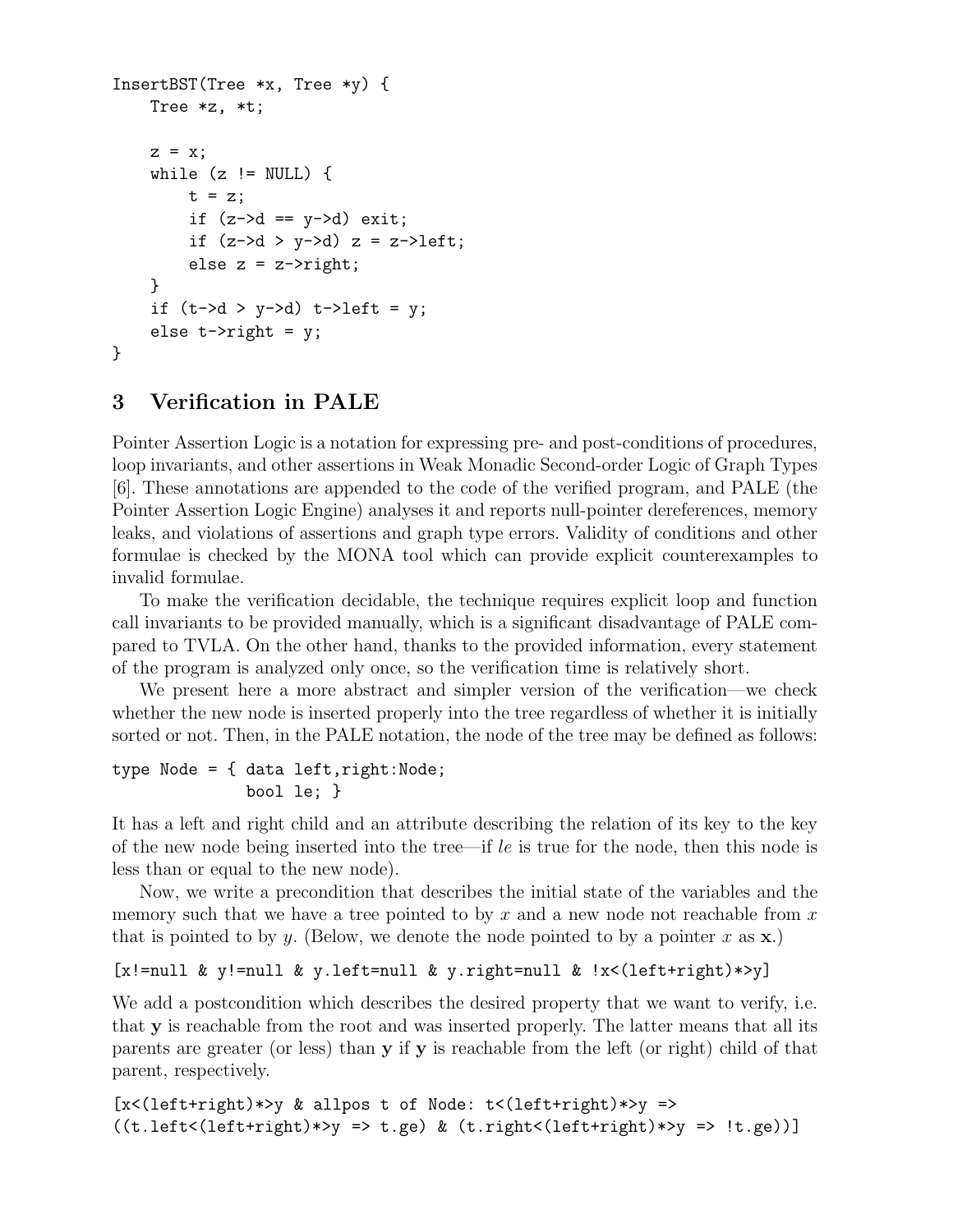Both the precondition and postcondition are quite short and simple. However, since there is a loop within the InsertBST procedure, we must add a quite difficult loop invariant. The invariant we were able to come up is approximately five times longer than the pre- and post-conditions and twice longer than the code of the procedure. It contains the precondition and further a requirement of non-reachability of **y** from *z* and *t*, a parentchild relation between **t** and **z**, a condition about the end of the descent (if  $z$  is **null**, then the left or right descendant of **t** is null—according to its relation to **y**—that is the place where **y** comes to), and finally, two conditions that are similar to the postcondition—all parents are greater (or less) than **y** if **z** is reachable from the left (or right) child of that parent, respectively, and the same for **t**.

After supplying all these conditions, the verification passes correctly informing us that there can be no null pointer dereferences, there are no cycles in the tree, all cells are reachable from the data variables, and the postcondition is always satisfied.

### **4 Verification in TVLA**

TVLA (Three-Valued Logic Analyzer) is based on a three-valued first-order predicate logic with transitive closure. It outputs the set of all possible memory states which can appear in every step of the program encoded in the three-valued logic wrt. a given set of predicates. The indefinite value of the logic (i.e. 1*/*2 compared to the definite values 0 and 1) allows us to represent an arbitrary number of nodes as a single so-called *summary node*. In this way, we may easily finitely encode infinite structures. However, we obtain an overapproximation, and so the output is sometimes not precise enough. For example, for a certain choice of predicates, all singly linked lists with two or more nodes and a variable pointing to the head of the list may be abstracted to one structure with one head node and the rest compressed into one summary node. This problem can be solved by supplying additional predicates.

#### **4.1 The Process of Verification in TVLA**

In a simplified view, the analysis can be described as follows. We code the initial memory configuration(s) into values of the chosen predicates and then simulate execution of the program statements by updating these values via predicate transformers (either supplied manually or derived). At the end we have all possible memory configurations at every line of the program.

Before we start the above computation, we must create the predicates which will hold information about the memory. The set of the predicates is partitioned into two disjoint sets. For describing atomic properties of a memory configuration, we use *core predicates* and for describing derived properties, we use *instrumentation predicates*. The sets of these predicates remain nearly the same for procedures working with the same or similar structures. So there is no need to completely re-create them every time. For example, when we have already verified some property for unsorted binary trees and we want to verify a procedure working with binary search trees, we only add predicates that hold information about the sortedness.

Next, the initial memory configuration(s) must be specified. Then, we must specify how this configuration and other configurations change depending on the statements of the program. These rules are called *predicate update formulae*. These formulae must be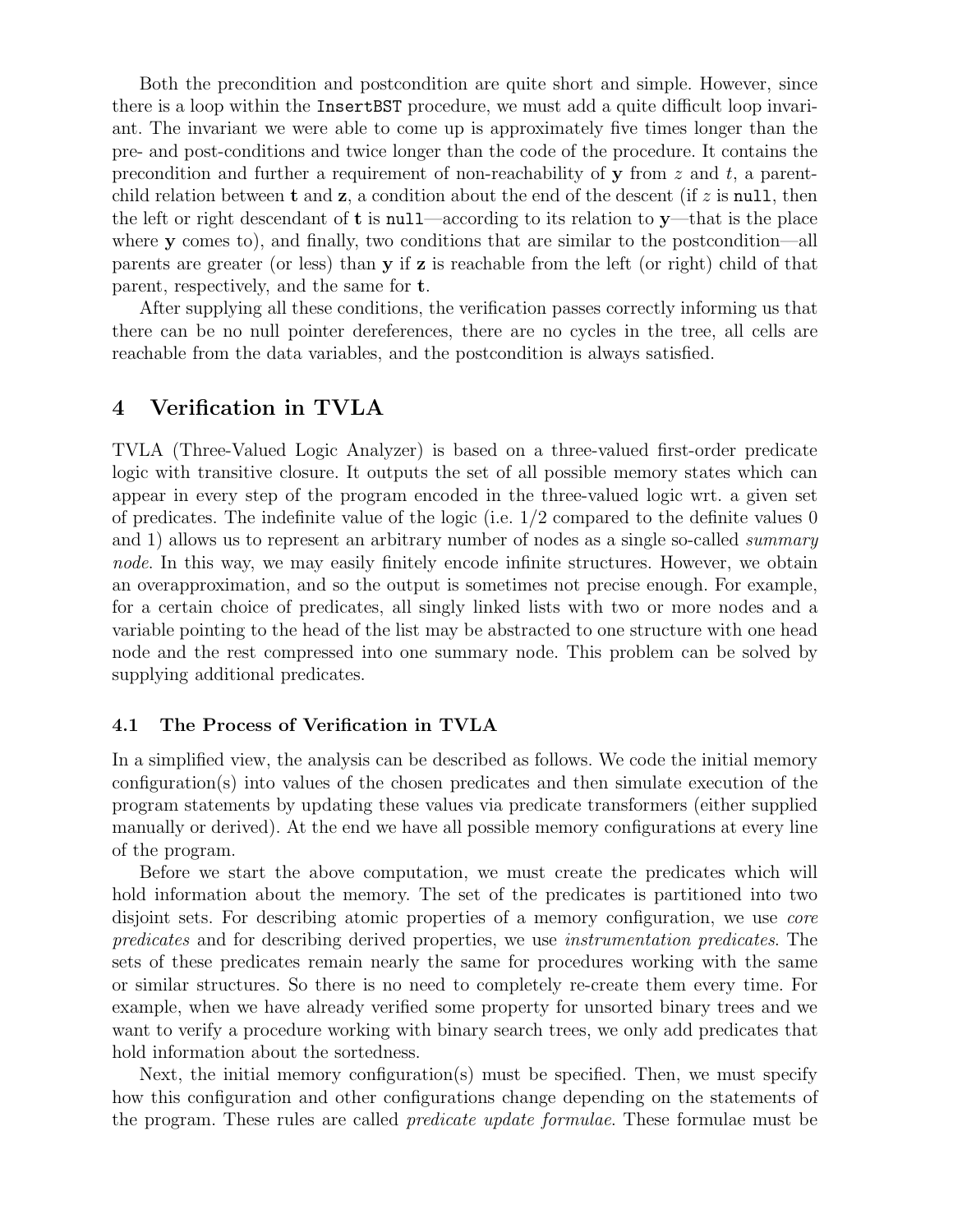| Predicate              | Intended meaning                                                                                  |
|------------------------|---------------------------------------------------------------------------------------------------|
| x(v)                   | Is variable x pointing to the node $v$ ?                                                          |
| $right(v_1, v_2)$      | Is the node $v_2$ right child of the node $v_1$ ?                                                 |
| $left(v_1, v_2\right)$ | Is the node $v_2$ left child of the node $v_1$ ?                                                  |
| $de(v_1, v_2)$         | Is the node $v_1$ less-than-or-equal-to the node $v_2$ ?                                          |
|                        | $downStar(v_1, v_2)$ Is the node $v_2$ child of the node $v_1$ ?                                  |
|                        | $downStar(v_1, v_2) = (left + right)^*(v_1, v_2)$                                                 |
| r x (v)                | Is node v reachable from variable $x$ ?                                                           |
|                        | $r[x](v) = \exists v_1 : x(v_1) \wedge downStar(v_1, v)$                                          |
| sorted(v)              | Are all the left and right children of node $v$ less and greater than $v$ ,                       |
|                        | respectively? $sorted(v) = \forall v_1, v_2 : (left(v, v_1) \land downStar(v_1, v_2) \rightarrow$ |
|                        | $de(v_2, v)) \wedge (right(v, v_1) \wedge downStar(v_1, v_2) \rightarrow de(v, v_2))$             |
| allSorted              | Are all nodes sorted? (this is the desired property)                                              |
|                        | $allSorted = \forall v_1 : sorted(v_1)$                                                           |

**Tab. 1:** Simplified predicates used in verification of search trees.

written manually for core predicates while for instrumentation predicates, they can be generated automatically from the base definition of these predicates.

### **4.2 Verification of Binary Search Trees in TVLA**

For our procedure working with search trees, we may use the instrumentation predicates devoted to working with trees published in the literature on TVLA—they are shown in Table 4.2 together with the predicates *sorted* and *allSorted* that we introduce for specifying the full sortedness property. The first four predicates are core predicates and the other four are instrumentation predicates.

However, these formulae are not enough for verifying the full sortedness property for InsertBST. The result is always *allSorted* = 1*/*2 (i.e. the unknown value). This is caused by the fact that as the pointer *z* descends from the root to the leaves, we forget which nodes it has gone through and which not. One of the possible abstract memory configurations at the end of this descent is depicted in Figure 1. The notation is as follows: Nodes are ellipses, summary nodes are double ellipses, unary predicates are satisfied for a node if the name of the predicate is written in it, otherwise they evaluate to 0. Binary predicates are depicted as full line arrows when they evaluate to *one*, dotted arrows when they evaluate to 1*/*2, and finally when they evaluate to 0, no arrows are drawn. For simplicity and transparency, all the *dle* predicates are omitted.

After adding a new node, nothing is known about the sortedness of the tree. To solve this problem, we have to create an instrumentation predicate which will keep the information about the descent. The possible need to devise such predicates is a disadvantage of using TVLA. It may be quite time-consuming to think out a helpful predicate and it may require a lot of insight. Very recently there appeared some new results [5] about the possibility of automatically generating some instrumentation predicates. In the future, it will be interesting to examine if these new results are able to generate the special new kind of predicate for verifying full sortedness that we describe below. Currently these methods are not implemented in the available version of TVLA yet.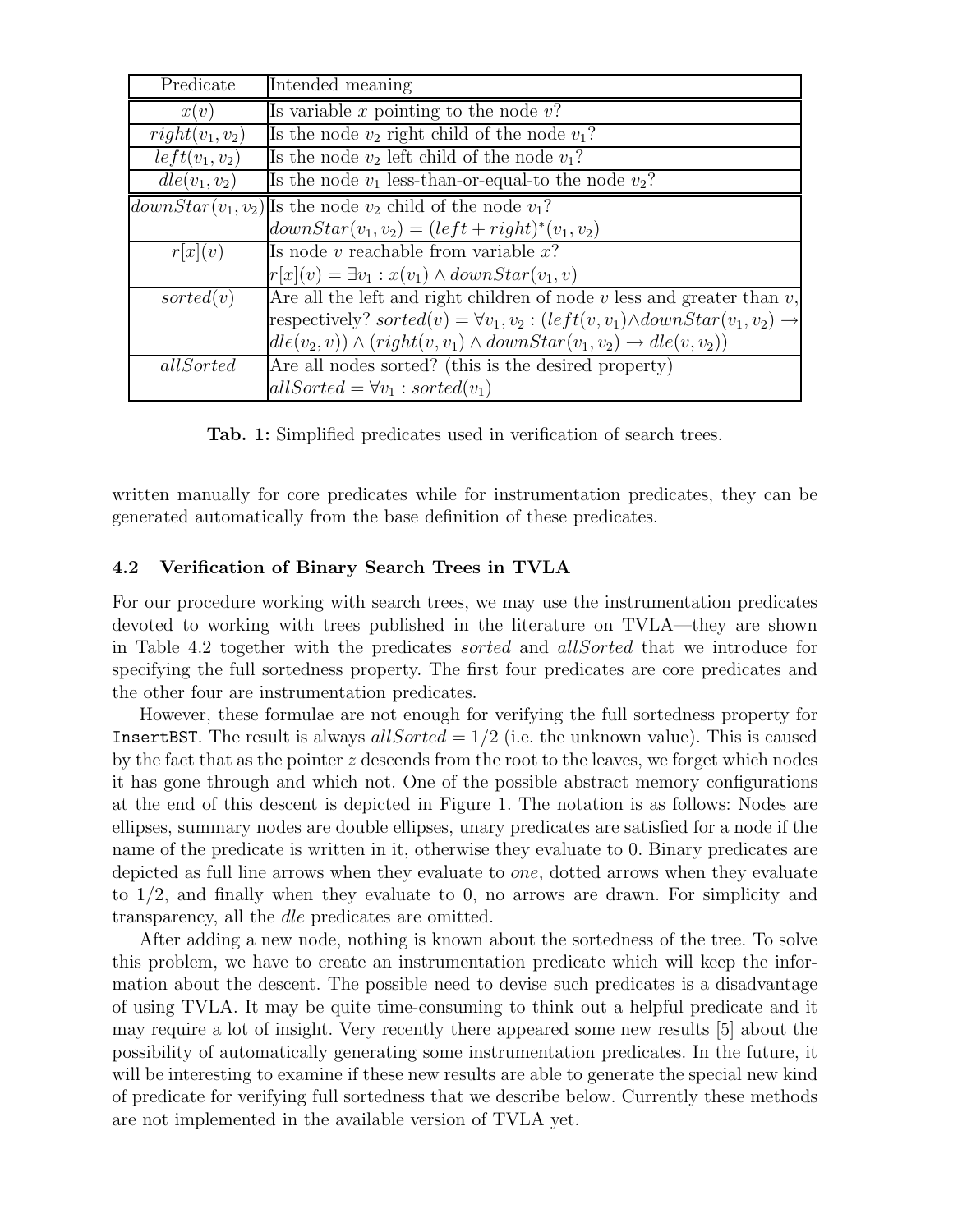

**Fig. 1:** An example of a memory configuration after executing the loop of InsertBST

#### **4.3 A New Instrumentation Predicate**

The new predicate we provide for solving the above problem is defined as follows:

$$
i[x, y](v) = \exists v_1, v_2, v_3 : x(v_1) \land y(v_2) \land downStar(v_3, v_1) \land(right(v, v_3) \land dle(v, v_2) \lor left(v, v_3) \land dle(v_2, v))
$$

Its meaning can be described as *if i[x,y] evaluates to* 1 *for a node v then "adding y after x" does not harm sortedness of the node v* where adding *y* after *x* means adding the node which is pointed to by  $y$  after the node which is pointed to by  $x$  (i.e. executing  $x\rightarrow$  left  $=$  y or  $x$ ->right  $=$  y). The predicate can be described in another way too: *if x* points to *the node which is the left (right) descendant of v, then v must be greater (less) than the node pointed to by y, respectively*.

The next thing is to create predicate update formulae for the new predicate. The generated ones do not work in this case possibly due to the transitive operation hidden in *downStar*. So we have to create them manually which is relatively time-consuming. Then we have to modify (or create) predicate update formulae for the predicate *sorted* in statements  $x$ ->left|right = y for our effort to take effect. It is enough to add "|i[x,y]" to the formulae.

Now we can check whether the new predicate solves our sortedness problem. Before the insertion of the new node into the tree, the situation is much better as depicted in Figure 2. The tree is divided into two disjoint parts: nodes which the pointers *t* and *z* went through (those with  $i[t, y]$ ) and the untouched ones. As the pointer *t* points to a node whose all ancestors fulfil  $i[t, y]$ , the insertion passes without harming the sortedness.

For a better understanding see Figure 3 where a not abstracted tree is shown. The node pointed to by *x* (the root) and the node pointed to by *t* in Figure 3 are not abstracted in Figure 2. The path the pointers *z* and *t* went through is marked with p in Figure 3 and these nodes correspond to the summary node which satisfies  $i[t, y]$  in Figure 2. All the other nodes in Figure 3 are compressed to the summary node in the middle of Figure 2.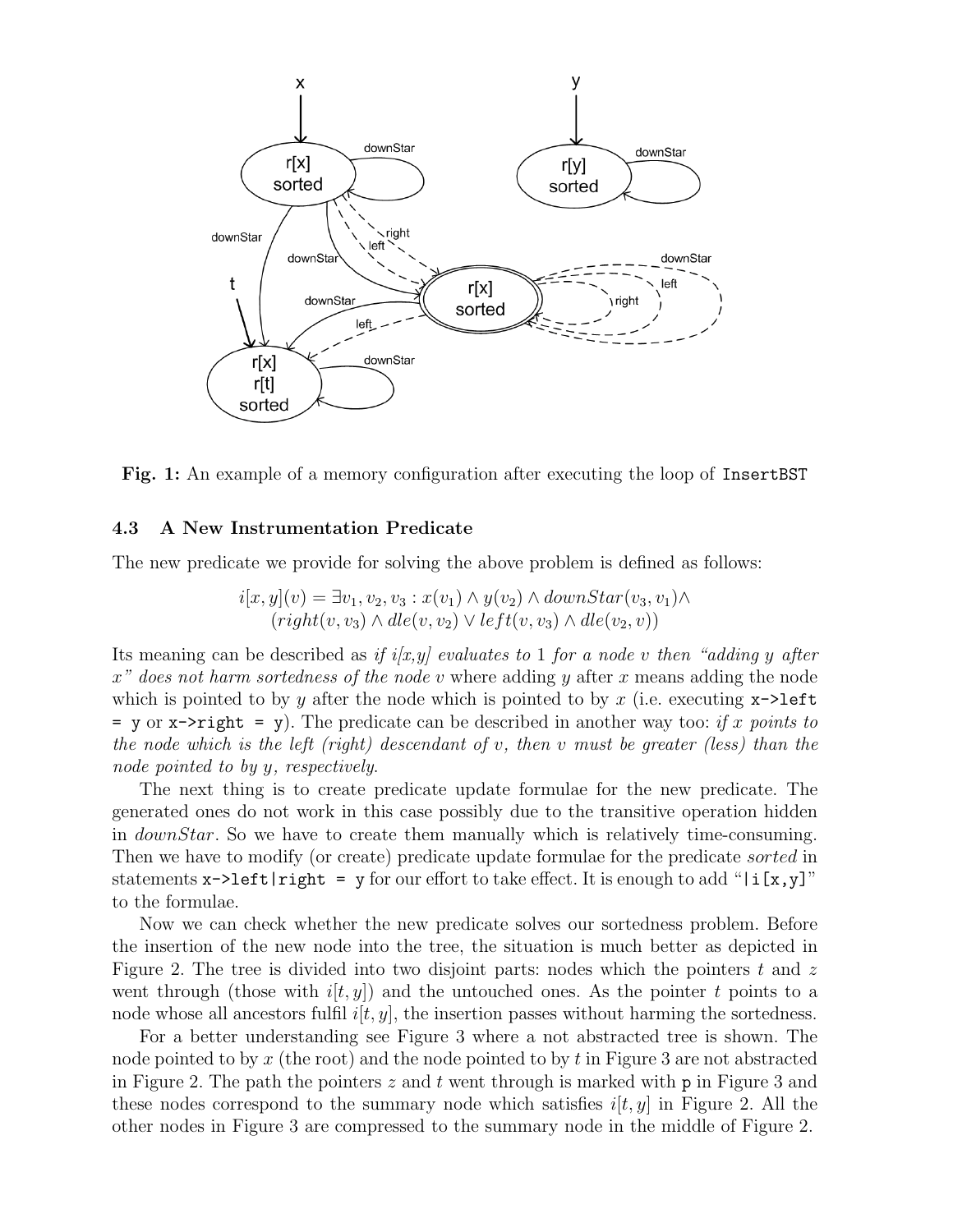

Fig. 2: One of the memory configurations with the new predicate after executing the loop



**Fig. 3:** A sample concrete tree covered by the abstract configuration of Fig. 2

# **5 Conclusion**

We discussed formal verification of the unbounded dynamic data structure of binary search trees using two state-of-the-art tools, namely TVLA and PALE. Unlike in other works, we considered even verification of the full sortedness property of binary search trees. In the paper, we concentrated on the InsertBST procedure. The case of searching in binary search trees is simpler because it does not perform any destructive updating of the structure. On the other hand, the case of DeleteBST is much more difficult—e.g.,